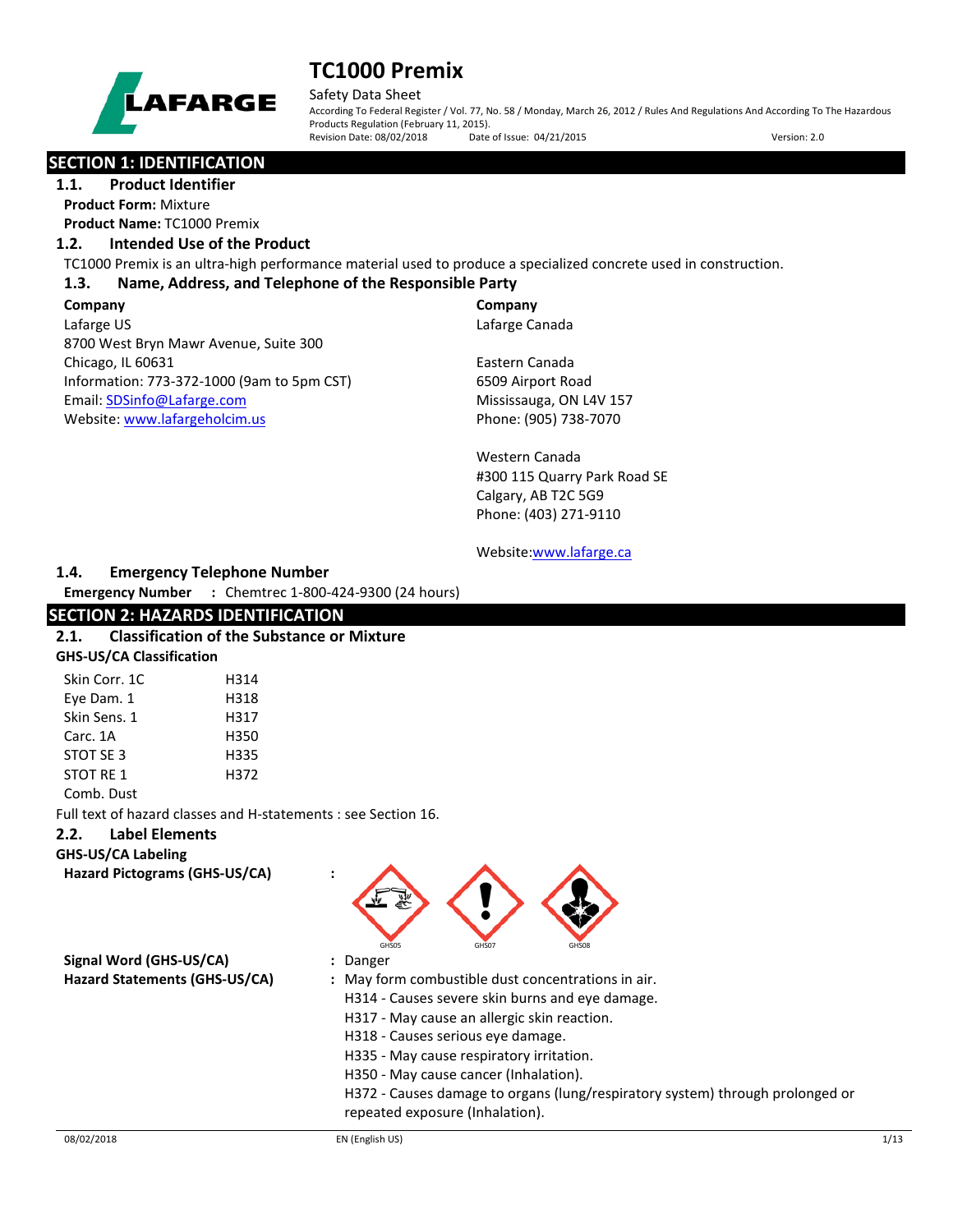Safety Data Sheet

According To Federal Register / Vol. 77, No. 58 / Monday, March 26, 2012 / Rules And Regulations And According To The Hazardous Products Regulation (February 11, 2015).

| <b>Precautionary Statements (GHS-US/CA)</b> : P201 - Obtain special instructions before use. |
|----------------------------------------------------------------------------------------------|
| P202 - Do not handle until all safety precautions have been read and understood.             |
| P260 - Do not breathe dust.                                                                  |
| P264 - Wash hands, forearms, and other exposed areas thoroughly after handling.              |
| P270 - Do not eat, drink or smoke when using this product.                                   |
| P271 - Use only outdoors or in a well-ventilated area.                                       |
| P272 - Contaminated work clothing should not be allowed out of the workplace.                |
| P280 - Wear protective gloves, protective clothing, and eye protection.                      |
| P301+P330+P331 - IF SWALLOWED: Rinse mouth. Do NOT induce vomiting.                          |
| P303+P361+P353 - IF ON SKIN (or hair): Take off immediately all contaminated clothing.       |
| Rinse skin with water.                                                                       |
| P304+P340 - IF INHALED: Remove person to fresh air and keep comfortable for                  |
| breathing.                                                                                   |
| P305+P351+P338 - IF IN EYES: Rinse cautiously with water for several minutes. Remove         |
| contact lenses, if present and easy to do. Continue rinsing.                                 |
| P308+P313 - If exposed or concerned: Get medical advice/attention.                           |
| P310 - Immediately call a POISON CENTER or doctor.                                           |
| P314 - Get medical advice/attention if you feel unwell.                                      |
| P321 - Specific treatment (see Section 4 on this SDS).                                       |
| P333+P313 - If skin irritation or rash occurs: Get medical advice/attention.                 |
| P362+P364 - Take off contaminated clothing and wash it before reuse.                         |
| P403+P233 - Store in a well-ventilated place. Keep container tightly closed.                 |
| P405 - Store locked up.                                                                      |
| P501 - Dispose of contents/container in accordance with local, regional, national,           |
| provincial, territorial and international regulations.                                       |

## **2.3. Other Hazards**

Exposure may aggravate pre-existing eye, skin, or respiratory conditions. Individuals with lung disease (e.g. bronchitis, emphysema, COPD, pulmonary disease) or sensitivity to hexavalent chromium can be aggravated by exposure.

## **2.4. Unknown Acute Toxicity (GHS-US/CA)**

No data available

# **SECTION 3: COMPOSITION/INFORMATION ON INGREDIENTS**

| <b>Name</b>                 | <b>Product Identifier</b> | $%$ $*$   | <b>GHS Ingredient Classification</b> |
|-----------------------------|---------------------------|-----------|--------------------------------------|
| Cement, portland, chemicals | (CAS-No.) 65997-15-1      | 15 - 40   | Skin Irrit. 2, H315                  |
|                             |                           |           | Eye Dam. 1, H318                     |
|                             |                           |           | Skin Sens. 1, H317                   |
|                             |                           |           | STOT SE 3, H335                      |
| Silicon carbide             | (CAS-No.) 409-21-2        | $15 - 40$ | Carc. 1B, H350                       |
|                             |                           |           | <b>STOT RE 1, H372</b>               |
|                             |                           |           | Comb. Dust                           |
| Quartz                      | (CAS-No.) 14808-60-7      | $15 - 40$ | Carc. 1A, H350                       |
|                             |                           |           | <b>STOT SE 3, H335</b>               |
|                             |                           |           | <b>STOT RE 1, H372</b>               |
| Limestone                   | (CAS-No.) 1317-65-3       | < 15      | Not classified                       |
| Fumes, silica               | (CAS-No.) 69012-64-2      | < 15      | Not classified                       |

Full text of H-phrases: see Section 16.

\*Percentages are listed in weight by weight percentage (w/w%) for liquid and solid ingredients. Gas ingredients are listed in volume by volume percentage (v/v%).

# **SECTION 4: FIRST AID MEASURES**

# **4.1. Description of First-aid Measures**

**General:** Never give anything by mouth to an unconscious person. If you feel unwell, seek medical advice (show the label where possible).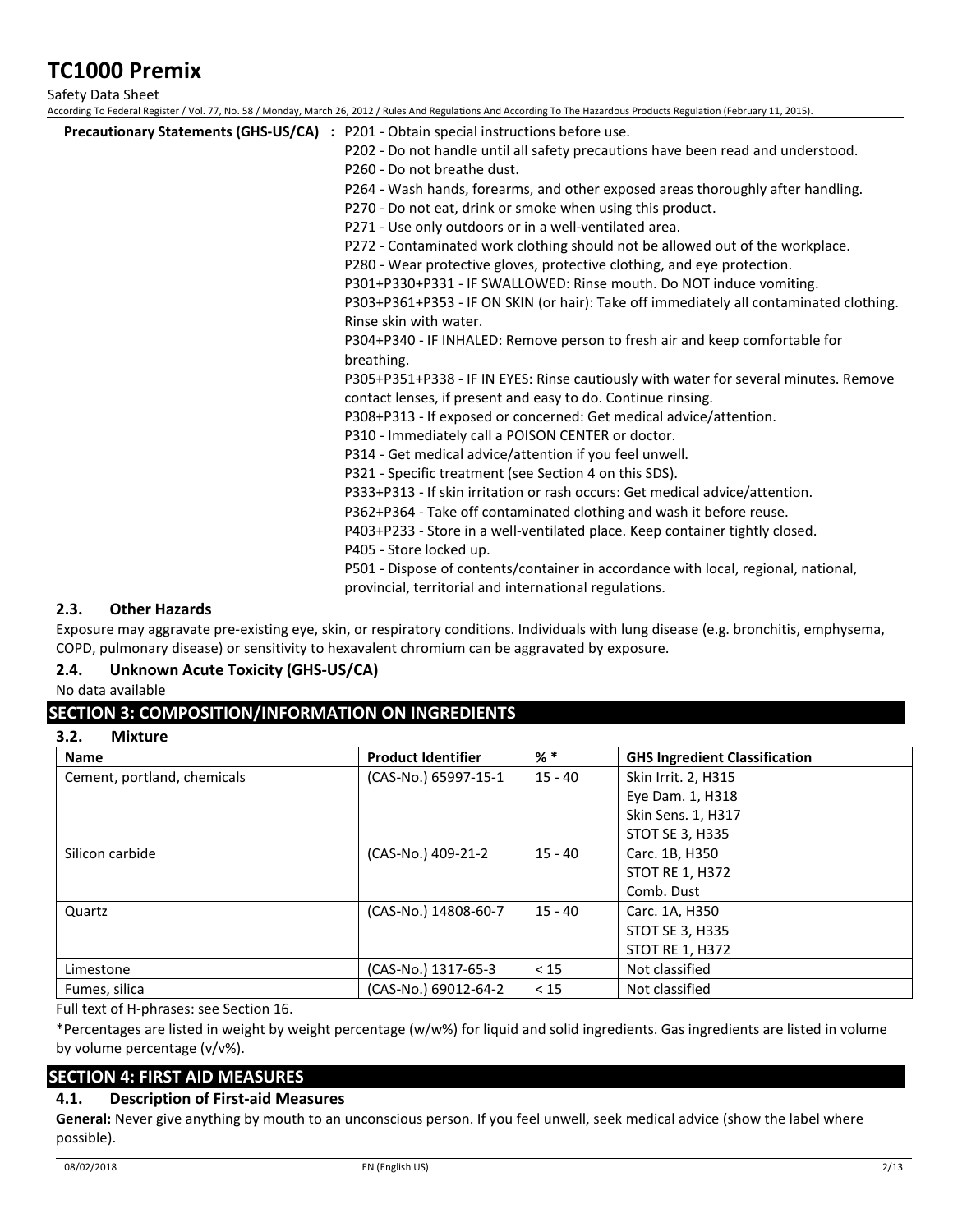### Safety Data Sheet

According To Federal Register / Vol. 77, No. 58 / Monday, March 26, 2012 / Rules And Regulations And According To The Hazardous Products Regulation (February 11, 2015).

**Inhalation:** Remove to fresh air and keep at rest in a position comfortable for breathing. Immediately call a POISON CENTER or doctor/physician.

**Skin Contact:** Remove contaminated clothing. Immediately flush skin with plenty of water for at least 60 minutes. Wash contaminated clothing before reuse. Immediately call a POISON CENTER or doctor.

**Eye Contact:** Rinse cautiously with water for at least 60 minutes. Remove contact lenses, if present and easy to do. Continue rinsing. Get immediate medical advice/attention.

**Ingestion:** Rinse mouth. Do NOT induce vomiting. Obtain emergency medical attention.

### **4.2. Most Important Symptoms and Effects Both Acute and Delayed**

**General:** May cause respiratory irritation. Causes severe skin burns and eye damage. Skin sensitization. May cause cancer. Causes damage to organs through prolonged or repeated exposure.

**Inhalation:** Irritation of the respiratory tract and the other mucous membranes. May be corrosive to the respiratory tract. The three types of silicosis include: 1) Simple chronic silicosis – which results from long-term exposure (more than 20 years) to low amounts of respirable crystalline silica. Nodules of chronic inflammation and scarring provoked by the respirable crystalline silica form in the lungs and chest lymph nodes. This disease may feature breathlessness and may resemble chronic obstructive pulmonary disease (COPD); 2) Accelerated silicosis – occurs after exposure to larger amounts of respirable crystalline silica over a shorter period of time (5-15 years); 3) Acute silicosis – results from short-term exposure to very large amounts of respirable crystalline silica. The lungs become very inflamed and may fill with fluid, causing severe shortness of breath and low blood oxygen levels. Inflammation, scarring, and symptoms progress faster in accelerated silicosis than in simple silicosis. Progressive massive fibrosis may occur in simple or accelerated silicosis, but is more common in the accelerated form. Progressive massive fibrosis results from severe scarring and leads to the destruction of normal lung structures.

**Skin Contact:** Causes severe irritation which will progress to chemical burns. May cause an allergic skin reaction. Concrete may cause dry skin, discomfort, irritation, severe burns, and dermatitis. Unhardened concrete is capable of causing dermatitis by irritation and allergy. Concrete dust, in association with sweat and friction, can lead to skin irritation and dermatitis. Skin affected by dermatitis may include symptoms such as, redness, itching, rash, scaling, and cracking. Allergic contact dermatitis is caused by sensitization to hexavalent chromium (chromate) present in concrete. The reaction can range from a mild rash to severe skin ulcers.

**Eye Contact:** Causes permanent damage to the cornea, iris, or conjunctiva. Concrete may cause immediate or delayed irritation or inflammation. Eye contact with wet concrete can cause moderate eye irritation, chemical burns and blindness. Eye exposures require immediate first aid and medical attention to prevent significant damage to the eye.

**Ingestion:** May cause burns or irritation of the linings of the mouth, throat, and gastrointestinal tract.

**Chronic Symptoms:** May cause cancer. Causes damage to organs through prolonged or repeated exposure.

### **4.3. Indication of Any Immediate Medical Attention and Special Treatment Needed**

If exposed or concerned, get medical advice and attention. If medical advice is needed, have product container or label at hand.

## **SECTION 5: FIRE-FIGHTING MEASURES**

## **5.1. Extinguishing Media**

**Suitable Extinguishing Media:** Water spray, dry chemical, foam, carbon dioxide.

**Unsuitable Extinguishing Media:** Do not use a heavy water stream. Use of heavy stream of water may spread fire.

### **5.2. Special Hazards Arising From the Substance or Mixture**

**Fire Hazard:** Not considered flammable but may burn at high temperatures.

**Explosion Hazard:** Product is not explosive. This product is a combustible dust and as such is a potential fire/dust explosion hazard. Avoid creation of airborne dust. Fine dust particles dispersed in air in sufficient concentrations and in the presence of an ignition source is a potential dust explosion hazard.

**Reactivity:** May react exothermically with water releasing heat. Adding an acid to a base or base to an acid may cause a violent reaction.

### **5.3. Advice for Firefighters**

**Precautionary Measures Fire:** Exercise caution when fighting any chemical fire.

**Firefighting Instructions:** Use water spray or fog for cooling exposed containers.

**Protection During Firefighting:** Do not enter fire area without proper protective equipment, including respiratory protection. **Hazardous Combustion Products**: Silicon oxides. Limestone decomposes at 825 °C (1517 °F) producing calcium and magnesium oxide.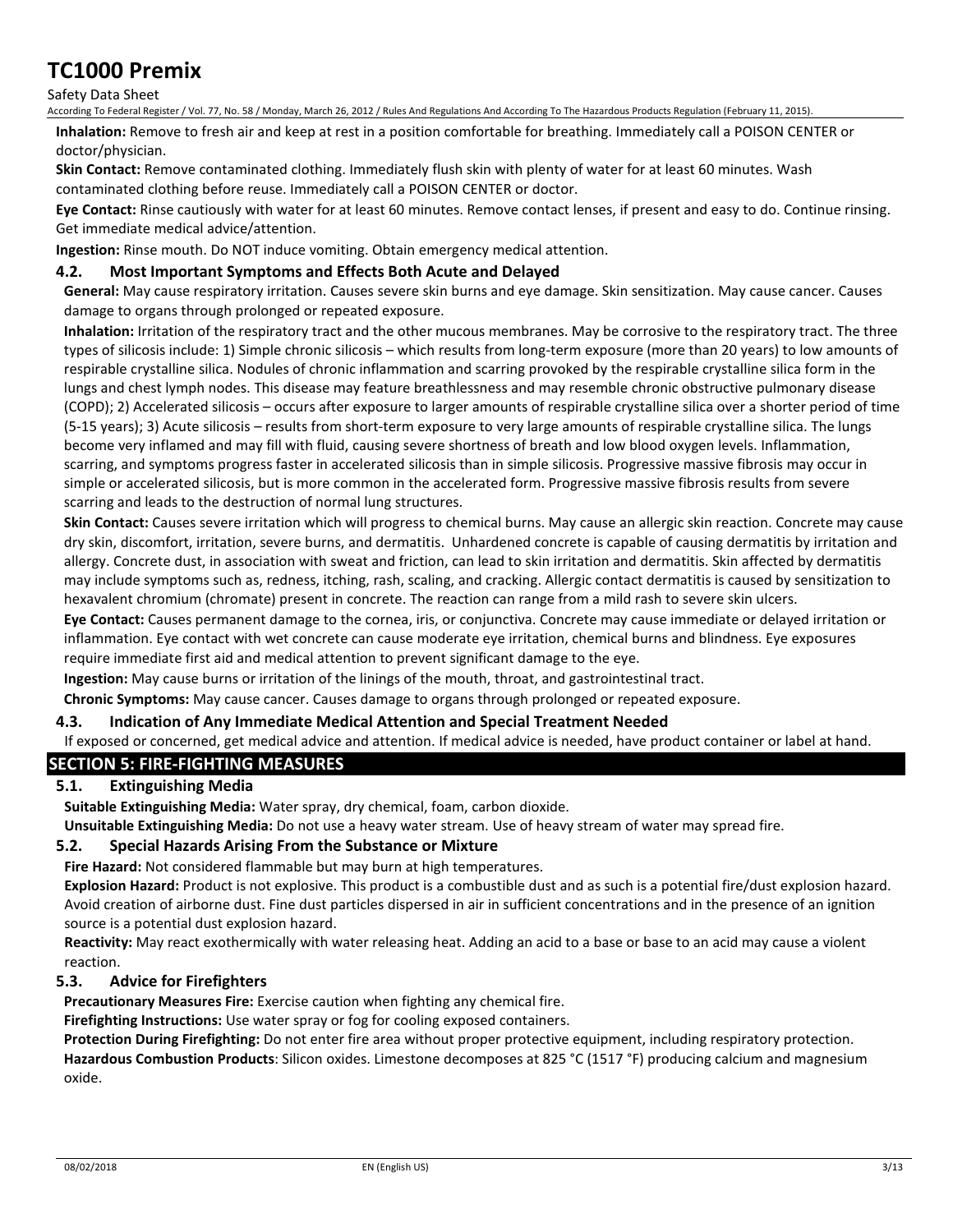### Safety Data Sheet

According To Federal Register / Vol. 77, No. 58 / Monday, March 26, 2012 / Rules And Regulations And According To The Hazardous Products Regulation (February 11, 2015).

### **Reference to Other Sections**

Refer to Section 9 for flammability properties.

## **SECTION 6: ACCIDENTAL RELEASE MEASURES**

### **6.1. Personal Precautions, Protective Equipment and Emergency Procedures**

**General Measures:** Do not breathe dust. Do not get in eyes, on skin, or on clothing. Do not handle until all safety precautions have been read and understood.

### **6.1.1. For Non-Emergency Personnel**

**Protective Equipment:** Use appropriate personal protective equipment (PPE).

**Emergency Procedures:** Evacuate unnecessary personnel.

### **6.1.2. For Emergency Personnel**

**Protective Equipment:** Equip cleanup crew with proper protection.

**Emergency Procedures:** Upon arrival at the scene, a first responder is expected to recognize the presence of dangerous goods, protect oneself and the public, secure the area, and call for the assistance of trained personnel as soon as conditions permit. Ventilate area.

### **6.2. Environmental Precautions**

Prevent entry to sewers and public waters.

### **6.3. Methods and Materials for Containment and Cleaning Up**

**For Containment:** Contain solid spills with appropriate barriers and prevent migration and entry into sewers or streams. As an immediate precautionary measure, isolate spill or leak area in all directions.

**Methods for Cleaning Up:** Clean up spills immediately and dispose of waste safely. Recover the product by vacuuming, shoveling or sweeping. Transfer spilled material to a suitable container for disposal. Contact competent authorities after a spill. Cautiously neutralize spilled solid.

### **6.4. Reference to Other Sections**

See Section 8 for exposure controls and personal protection and Section 13 for disposal considerations.

## **SECTION 7: HANDLING AND STORAGE**

### **7.1. Precautions for Safe Handling**

**Additional Hazards When Processed:** May release corrosive vapors. Cutting, crushing or grinding crystalline silica-bearing materials may release respirable crystalline silica, a known carcinogen. Use all appropriate measures of dust control or suppression and Personal Protective. Contains substances that are combustible dusts. If dried and allowed to accumulate, may form combustible dust concentrations in air that could ignite and cause an explosion. Take appropriate precautions.

**Precautions for Safe Handling:** Wash hands and other exposed areas with mild soap and water before eating, drinking or smoking and when leaving work. Avoid contact with eyes, skin and clothing. Do not get in eyes, on skin, or on clothing. Handle empty containers with care because they may still present a hazard.

**Hygiene Measures:** Handle in accordance with good industrial hygiene and safety procedures.

### **7.2. Conditions for Safe Storage, Including Any Incompatibilities**

**Technical Measures:** Comply with applicable regulations.

**Storage Conditions:** Keep container closed when not in use. Store in a dry, cool place. Store away from incompatible materials. Store in original container or corrosive resistant and/or lined container.

**Incompatible Materials:** Acids, ammonium salts and aluminum metal. Cement dissolves in hydrofluoric acid, producing corrosive silicon tetrafluoride gas. Cement reacts with water to form silicates and calcium hydroxide. Silicates react with powerful oxidizers such as fluorine, boron trifluoride, chlorine trifluoride, manganese trifluoride, and oxygen difluoride.

### **7.3. Specific End Use(s)**

TC1000 Premix is an ultra-high performance material used to produce a specialized concrete used in construction.

# **SECTION 8: EXPOSURE CONTROLS/PERSONAL PROTECTION**

### **8.1. Control Parameters**

For substances listed in Section 3 that are not listed here, there are no established Exposure limits from the manufacturer, supplier, importer, or the appropriate advisory agency including: ACGIH (TLV), AIHA (WEEL), NIOSH (REL), OSHA (PEL), Canadian provincial governments, or the Mexican government.

| Cement, portland, chemicals (65997-15-1) |                               |                     |
|------------------------------------------|-------------------------------|---------------------|
| Mexico                                   | OEL TWA $(mg/m3)$             | $10 \text{ mg/m}^3$ |
| <b>Mexico</b>                            | OEL STEL (mg/m <sup>3</sup> ) | $20 \text{ mg/m}^3$ |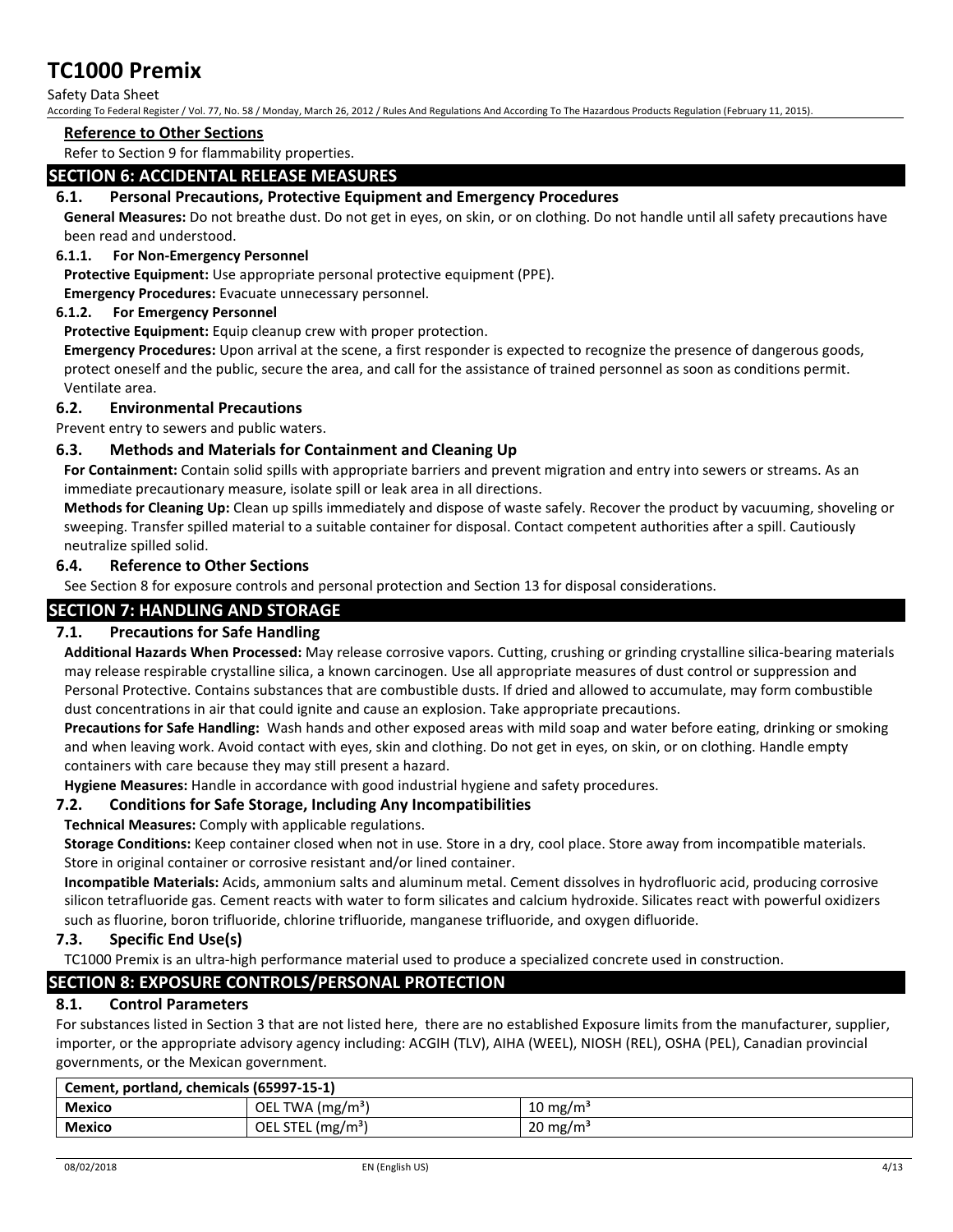Safety Data Sheet

According To Federal Register / Vol. 77, No. 58 / Monday, March 26, 2012 / Rules And Regulations And According To The Hazardous Products Regulation (February 11, 2015).

| <b>USA ACGIH</b>                   | ACGIH TWA (mg/m <sup>3</sup> )       | 1 mg/m <sup>3</sup> (particulate matter containing no asbestos and                                                                                                                   |
|------------------------------------|--------------------------------------|--------------------------------------------------------------------------------------------------------------------------------------------------------------------------------------|
|                                    |                                      | <1% crystalline silica, respirable particulate matter)                                                                                                                               |
| <b>USA ACGIH</b>                   | ACGIH chemical category              | Not Classifiable as a Human Carcinogen                                                                                                                                               |
| <b>USA OSHA</b>                    | OSHA PEL (TWA) (mg/m <sup>3</sup> )  | 15 mg/m <sup>3</sup> (total dust)                                                                                                                                                    |
|                                    |                                      | 5 mg/m <sup>3</sup> (respirable fraction)                                                                                                                                            |
| <b>USA NIOSH</b>                   | NIOSH REL (TWA) (mg/m <sup>3</sup> ) | 10 mg/m <sup>3</sup> (total dust)                                                                                                                                                    |
|                                    |                                      | 5 mg/m <sup>3</sup> (respirable dust)                                                                                                                                                |
| <b>USA IDLH</b>                    | US IDLH (mg/m <sup>3</sup> )         | 5000 mg/m <sup>3</sup>                                                                                                                                                               |
| Alberta                            | OEL TWA (mg/m <sup>3</sup> )         | $10 \text{ mg/m}^3$                                                                                                                                                                  |
| <b>British Columbia</b>            | OEL TWA (mg/m <sup>3</sup> )         | 1 mg/m <sup>3</sup> (particulate matter containing no Asbestos and<br><1% Crystalline silica-respirable particulate)                                                                 |
| <b>Manitoba</b>                    | OEL TWA (mg/m <sup>3</sup> )         | 1 mg/m <sup>3</sup> (particulate matter containing no Asbestos and                                                                                                                   |
|                                    |                                      | <1% Crystalline silica-respirable particulate matter)                                                                                                                                |
| <b>New Brunswick</b>               | OEL TWA (mg/m <sup>3</sup> )         | 10 mg/m <sup>3</sup> (particulate matter containing no Asbestos and<br><1% Crystalline silica)                                                                                       |
| <b>Newfoundland &amp; Labrador</b> | OEL TWA (mg/m <sup>3</sup> )         | 1 mg/m <sup>3</sup> (particulate matter containing no Asbestos and<br><1% Crystalline silica-respirable particulate matter)                                                          |
| Nova Scotia                        | OEL TWA (mg/m <sup>3</sup> )         | 1 mg/m <sup>3</sup> (particulate matter containing no Asbestos and                                                                                                                   |
|                                    |                                      | <1% Crystalline silica-respirable particulate matter)                                                                                                                                |
| <b>Nunavut</b>                     | OEL STEL (mg/m <sup>3</sup> )        | 20 mg/m $3$                                                                                                                                                                          |
| <b>Nunavut</b>                     | OEL TWA (mg/m <sup>3</sup> )         | $10 \text{ mg/m}^3$                                                                                                                                                                  |
| <b>Northwest Territories</b>       | OEL STEL (mg/m <sup>3</sup> )        | 20 mg/m $3$                                                                                                                                                                          |
| <b>Northwest Territories</b>       | OEL TWA (mg/m <sup>3</sup> )         | 10 mg/m $3$                                                                                                                                                                          |
| <b>Ontario</b>                     | OEL TWA (mg/m <sup>3</sup> )         | 1 mg/m <sup>3</sup> (containing no Asbestos and <1% Crystalline<br>silica-respirable)                                                                                                |
| <b>Prince Edward Island</b>        | OEL TWA (mg/m <sup>3</sup> )         | 1 mg/m <sup>3</sup> (particulate matter containing no Asbestos and<br><1% Crystalline silica-respirable particulate matter)                                                          |
| Québec                             | VEMP ( $mg/m3$ )                     | 10 mg/m <sup>3</sup> (containing no Asbestos and <1% Crystalline<br>silica-total dust)<br>5 mg/m <sup>3</sup> (containing no Asbestos and <1% Crystalline<br>silica-respirable dust) |
| Saskatchewan                       | OEL STEL (mg/m <sup>3</sup> )        | $20$ mg/m <sup>3</sup>                                                                                                                                                               |
| Saskatchewan                       | OEL TWA (mg/m <sup>3</sup> )         | $10 \text{ mg/m}^3$                                                                                                                                                                  |
| Yukon                              | OEL STEL (mg/m <sup>3</sup> )        | $20 \text{ mg/m}^3$                                                                                                                                                                  |
| Yukon                              | OEL TWA (mg/m <sup>3</sup> )         | 30 mppcf                                                                                                                                                                             |
|                                    |                                      | $10 \text{ mg/m}^3$                                                                                                                                                                  |
| Quartz (14808-60-7)                |                                      |                                                                                                                                                                                      |
| <b>Mexico</b>                      | OEL TWA (mg/m <sup>3</sup> )         | 0.1 mg/m <sup>3</sup> (respirable fraction)                                                                                                                                          |
| <b>USA ACGIH</b>                   | ACGIH TWA $(mg/m3)$                  | 0.025 mg/m <sup>3</sup> (respirable particulate matter)                                                                                                                              |
| <b>USA ACGIH</b>                   | <b>ACGIH chemical category</b>       | A2 - Suspected Human Carcinogen                                                                                                                                                      |
| <b>USA OSHA</b>                    | OSHA PEL (TWA) (mg/m <sup>3</sup> )  | 50 $\mu$ g/m <sup>3</sup>                                                                                                                                                            |
| <b>USA NIOSH</b>                   | NIOSH REL (TWA) (mg/m <sup>3</sup> ) | 0.05 mg/m <sup>3</sup> (respirable dust)                                                                                                                                             |
| <b>USA IDLH</b>                    | US IDLH $(mg/m3)$                    | 50 mg/m <sup>3</sup> (respirable dust)                                                                                                                                               |
| <b>Alberta</b>                     | OEL TWA (mg/m <sup>3</sup> )         | 0.025 mg/m <sup>3</sup> (respirable particulate)                                                                                                                                     |
| <b>British Columbia</b>            | OEL TWA (mg/m <sup>3</sup> )         | 0.025 mg/m <sup>3</sup> (respirable)                                                                                                                                                 |
| Manitoba                           | OEL TWA (mg/m <sup>3</sup> )         | 0.025 mg/m <sup>3</sup> (respirable particulate matter)                                                                                                                              |
| <b>New Brunswick</b>               | OEL TWA (mg/m <sup>3</sup> )         | 0.1 mg/m <sup>3</sup> (respirable fraction)                                                                                                                                          |
| <b>Newfoundland &amp; Labrador</b> | OEL TWA (mg/m <sup>3</sup> )         | 0.025 mg/m <sup>3</sup> (respirable particulate matter)                                                                                                                              |
| Nova Scotia                        | OEL TWA (mg/m <sup>3</sup> )         | 0.025 mg/m <sup>3</sup> (respirable particulate matter)                                                                                                                              |
| Nunavut                            | OEL TWA (mg/m <sup>3</sup> )         | 0.05 mg/m <sup>3</sup> (respirable fraction)                                                                                                                                         |
| <b>Northwest Territories</b>       | OEL TWA (mg/m <sup>3</sup> )         | 0.05 mg/m <sup>3</sup> (respirable fraction)                                                                                                                                         |
| Ontario                            | OEL TWA (mg/m <sup>3</sup> )         | 0.1 mg/m <sup>3</sup> (designated substances regulation-respirable)                                                                                                                  |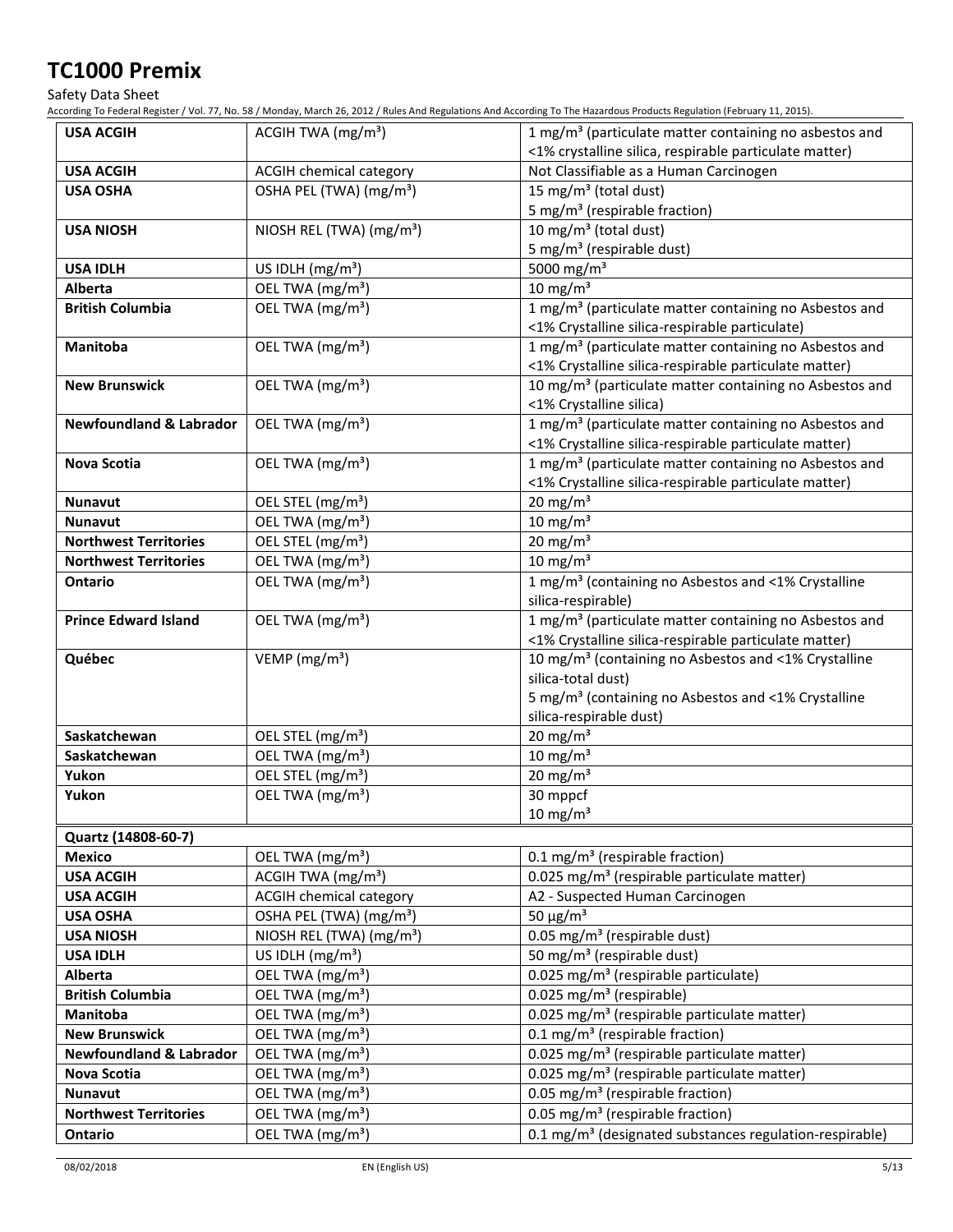Safety Data Sheet

According To Federal Register / Vol. 77, No. 58 / Monday, March 26, 2012 / Rules And Regulations And According To The Hazardous Products Regulation (February 11, 2015).

| <b>Prince Edward Island</b>        | OEL TWA (mg/m <sup>3</sup> )         | 0.025 mg/m <sup>3</sup> (respirable particulate matter)                                                                         |
|------------------------------------|--------------------------------------|---------------------------------------------------------------------------------------------------------------------------------|
| Québec                             | VEMP ( $mg/m3$ )                     | $0.1 \text{ mg/m}^3$ (respirable dust)                                                                                          |
| Saskatchewan                       | OEL TWA (mg/m <sup>3</sup> )         | 0.05 mg/m <sup>3</sup> (respirable fraction)                                                                                    |
| Yukon                              | OEL TWA (mg/m <sup>3</sup> )         | 300 particle/mL                                                                                                                 |
| Silicon carbide (409-21-2)         |                                      |                                                                                                                                 |
| <b>Mexico</b>                      | OEL TWA (mg/m <sup>3</sup> )         | $10 \text{ mg/m}^3$                                                                                                             |
| <b>Mexico</b>                      | OEL STEL (mg/m <sup>3</sup> )        | $20 \text{ mg/m}^3$                                                                                                             |
| <b>USA ACGIH</b>                   | ACGIH TWA (mg/m <sup>3</sup> )       | 10 mg/m <sup>3</sup> (nonfibrous, inhalable particulate matter,                                                                 |
|                                    |                                      | particulate matter containing no asbestos and <1%                                                                               |
|                                    |                                      | crystalline silica)                                                                                                             |
|                                    |                                      | 3 mg/m <sup>3</sup> (nonfibrous, respirable particulate matter,                                                                 |
|                                    |                                      | particulate matter containing no asbestos and <1%                                                                               |
|                                    |                                      | crystalline silica)                                                                                                             |
|                                    |                                      | 0.1 fibers/cm <sup>3</sup> (as determined by the membrane filter                                                                |
|                                    |                                      | method at 400-450X magnification (4-mm objective), using                                                                        |
|                                    |                                      | phase-contrast illumination.-respirable fibers, including                                                                       |
|                                    |                                      | whiskers, length >5 $\mu$ m, aspect ratio >=3:1)                                                                                |
| <b>USA ACGIH</b>                   | ACGIH chemical category              | Suspected Human Carcinogen fibrous, including whiskers                                                                          |
| <b>USA OSHA</b>                    | OSHA PEL (TWA) (mg/m <sup>3</sup> )  | 15 mg/m <sup>3</sup> (total dust)                                                                                               |
|                                    |                                      | 5 mg/m <sup>3</sup> (respirable fraction)                                                                                       |
| <b>USA NIOSH</b>                   | NIOSH REL (TWA) (mg/m <sup>3</sup> ) | 10 mg/m <sup>3</sup> (total dust)                                                                                               |
|                                    |                                      | 5 mg/m <sup>3</sup> (respirable dust)                                                                                           |
| Alberta                            | OEL TWA (mg/m <sup>3</sup> )         | 10 mg/m <sup>3</sup> (nonfibrous-total particulate)                                                                             |
|                                    |                                      | 3 mg/m <sup>3</sup> (nonfibrous-respirable particulate)                                                                         |
| <b>British Columbia</b>            | OEL TWA (mg/m <sup>3</sup> )         | 0.1 fibers/cm <sup>3</sup> (fibrous, including whiskers)<br>10 mg/m <sup>3</sup> (particulate matter containing no Asbestos and |
|                                    |                                      | <1% Crystalline silica-nonfibrous, inhalable)                                                                                   |
|                                    |                                      | 3 mg/m <sup>3</sup> (particulate matter containing no Asbestos and                                                              |
|                                    |                                      | <1% Crystalline silica-nonfibrous, respirable)                                                                                  |
|                                    |                                      | 0.1 fibers/cm <sup>3</sup> (fibres >5 $\mu$ m, with an aspect ratio of >=3:1,                                                   |
|                                    |                                      | as determined by the membrane filter method at 400-450                                                                          |
|                                    |                                      | times magnification (4 mm objective), using phase-contrast                                                                      |
|                                    |                                      | illumination-fibrous, including whiskers)                                                                                       |
| Manitoba                           | OEL TWA (mg/m <sup>3</sup> )         | 0.1 fibers/cm <sup>3</sup> (as determined by the membrane filter                                                                |
|                                    |                                      | method at 400-450X magnification (4-mm objective), using                                                                        |
|                                    |                                      | phase-contrast illumination.-respirable fibers, including                                                                       |
|                                    |                                      | whiskers, length $>5 \mu m$ , aspect ratio $>=3:1$ )                                                                            |
|                                    |                                      | 3 mg/m <sup>3</sup> (particulate matter containing no Asbestos and                                                              |
|                                    |                                      | <1% Crystalline silica-nonfibrous, respirable particulate                                                                       |
|                                    |                                      | matter)                                                                                                                         |
|                                    |                                      | 10 mg/m <sup>3</sup> (particulate matter containing no Asbestos and                                                             |
|                                    |                                      | <1% Crystalline silica-nonfibrous, inhalable particulate                                                                        |
|                                    |                                      | matter)                                                                                                                         |
| <b>New Brunswick</b>               | OEL TWA (mg/m <sup>3</sup> )         | 10 mg/m <sup>3</sup> (particulate matter containing no Asbestos and                                                             |
| <b>Newfoundland &amp; Labrador</b> | OEL TWA (mg/m <sup>3</sup> )         | <1% Crystalline silica)                                                                                                         |
|                                    |                                      | 0.1 fibers/cm <sup>3</sup> (as determined by the membrane filter<br>method at 400-450X magnification (4-mm objective), using    |
|                                    |                                      | phase-contrast illumination.-respirable fibers, including                                                                       |
|                                    |                                      | whiskers, length $>5 \mu m$ , aspect ratio $>=3:1$ )                                                                            |
|                                    |                                      | 3 mg/m <sup>3</sup> (particulate matter containing no Asbestos and                                                              |
|                                    |                                      | <1% Crystalline silica-nonfibrous, respirable particulate                                                                       |
|                                    |                                      | matter)                                                                                                                         |
|                                    |                                      | 10 mg/m <sup>3</sup> (particulate matter containing no Asbestos and                                                             |
|                                    |                                      |                                                                                                                                 |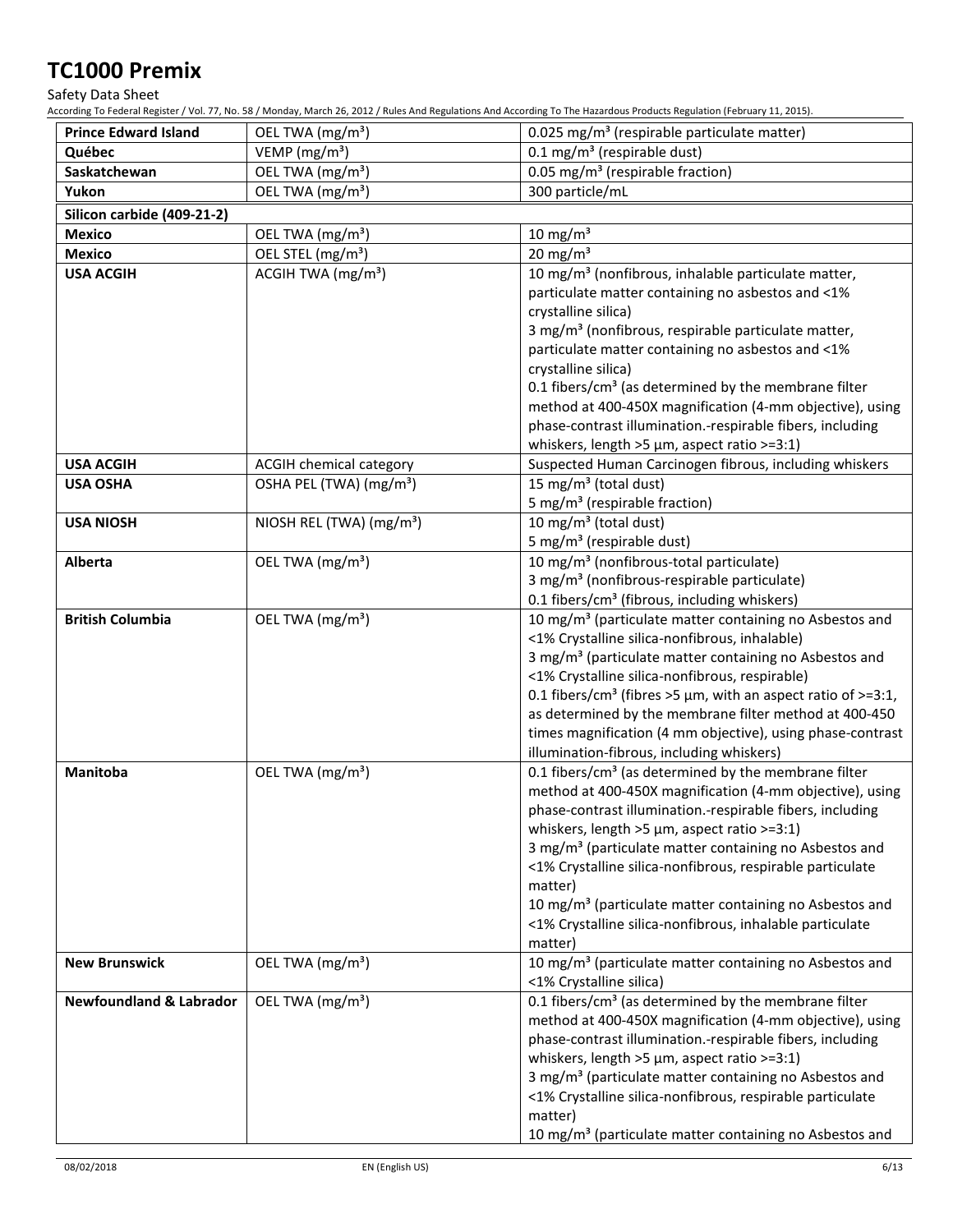Safety Data Sheet

According To Federal Register / Vol. 77, No. 58 / Monday, March 26, 2012 / Rules And Regulations And According To The Hazardous Products Regulation (February 11, 2015).

|                              |                               | <1% Crystalline silica-nonfibrous, inhalable particulate<br>matter)           |
|------------------------------|-------------------------------|-------------------------------------------------------------------------------|
|                              |                               |                                                                               |
| <b>Nova Scotia</b>           | OEL TWA (mg/m <sup>3</sup> )  | 0.1 fibers/cm <sup>3</sup> (as determined by the membrane filter              |
|                              |                               | method at 400-450X magnification (4-mm objective), using                      |
|                              |                               | phase-contrast illumination.-respirable fibers, including                     |
|                              |                               | whiskers, length >5 $\mu$ m, aspect ratio >=3:1)                              |
|                              |                               | 3 mg/m <sup>3</sup> (particulate matter containing no Asbestos and            |
|                              |                               | <1% Crystalline silica-nonfibrous, respirable particulate                     |
|                              |                               | matter)                                                                       |
|                              |                               | 10 mg/m <sup>3</sup> (particulate matter containing no Asbestos and           |
|                              |                               | <1% Crystalline silica-nonfibrous, inhalable particulate                      |
|                              |                               | matter)                                                                       |
| <b>Nunavut</b>               | OEL STEL (mg/m <sup>3</sup> ) | 20 mg/m <sup>3</sup> (non-fibrous-inhalable fraction)                         |
|                              |                               | 6 mg/m <sup>3</sup> (non-fibrous-respirable fraction)                         |
| <b>Nunavut</b>               | OEL TWA (mg/m <sup>3</sup> )  | 10 mg/m <sup>3</sup> (non-fibrous-inhalable fraction)                         |
|                              |                               | 3 mg/m <sup>3</sup> (non-fibrous-respirable fraction)                         |
|                              |                               | 0.1 fibers/cm <sup>3</sup> (fibrous, including whiskers-respirable            |
|                              |                               |                                                                               |
|                              |                               | fibres)                                                                       |
| <b>Northwest Territories</b> | OEL STEL (mg/m <sup>3</sup> ) | 20 mg/m <sup>3</sup> (non-fibrous-inhalable fraction)                         |
|                              |                               | 6 mg/m <sup>3</sup> (non-fibrous-respirable fraction)                         |
| <b>Northwest Territories</b> | OEL TWA (mg/m <sup>3</sup> )  | 10 mg/m <sup>3</sup> (non-fibrous-inhalable fraction)                         |
|                              |                               | 3 mg/m <sup>3</sup> (non-fibrous-respirable fraction)                         |
|                              |                               | 0.1 fibers/cm <sup>3</sup> (fibrous, including whiskers-respirable            |
|                              |                               | fibres)                                                                       |
| <b>Ontario</b>               | OEL TWA (mg/m <sup>3</sup> )  | 10 mg/m <sup>3</sup> (non-fibrous, containing no Asbestos and <1%             |
|                              |                               | Crystalline silica-inhalable)                                                 |
|                              |                               | 3 mg/m <sup>3</sup> (non-fibrous, containing no Asbestos and <1%              |
|                              |                               | Crystalline silica-respirable)                                                |
|                              |                               | 0.1 fibers/cm <sup>3</sup> (fibrous, including whiskers, fibres >5 $\mu$ m in |
|                              |                               | length and an aspect ratio >=3:1 as determined by the                         |
|                              |                               | membrane filter method at 400-450 times magnification                         |
|                              |                               | (4-mm objective), using phase-contrast illumination-                          |
|                              |                               | respirable)                                                                   |
| <b>Prince Edward Island</b>  | OEL TWA (mg/m <sup>3</sup> )  | 0.1 fibers/cm <sup>3</sup> (as determined by the membrane filter              |
|                              |                               | method at 400-450X magnification (4-mm objective), using                      |
|                              |                               | phase-contrast illumination.-respirable fibers, including                     |
|                              |                               | whiskers, length $>5 \mu$ m, aspect ratio $>=3:1$ )                           |
|                              |                               | 3 mg/m <sup>3</sup> (particulate matter containing no Asbestos and            |
|                              |                               | <1% Crystalline silica-nonfibrous, respirable particulate                     |
|                              |                               |                                                                               |
|                              |                               | matter)                                                                       |
|                              |                               | 10 mg/m <sup>3</sup> (particulate matter containing no Asbestos and           |
|                              |                               | <1% Crystalline silica-nonfibrous, inhalable particulate                      |
|                              |                               | matter)                                                                       |
| Québec                       | VEMP ( $mg/m3$ )              | 10 mg/m <sup>3</sup> (non fibrous, containing no Asbestos and <1%             |
|                              |                               | Crystalline silica-total dust)                                                |
| Saskatchewan                 | OEL STEL (mg/m <sup>3</sup> ) | 20 mg/m <sup>3</sup> (nonfibrous, inhalable fraction)                         |
|                              |                               | 6 mg/m <sup>3</sup> (nonfibrous, respirable fraction)                         |
| Saskatchewan                 | OEL TWA (mg/m <sup>3</sup> )  | 0.1 fibers/cm <sup>3</sup> (including whiskers-fibrous, respirable            |
|                              |                               | fibres)                                                                       |
|                              |                               | 10 mg/m <sup>3</sup> (nonfibrous, inhalable fraction)                         |
|                              |                               | 3 mg/m <sup>3</sup> (nonfibrous, respirable fraction)                         |
| Yukon                        | OEL STEL (mg/m <sup>3</sup> ) | 20 mg/m $3$                                                                   |
|                              |                               |                                                                               |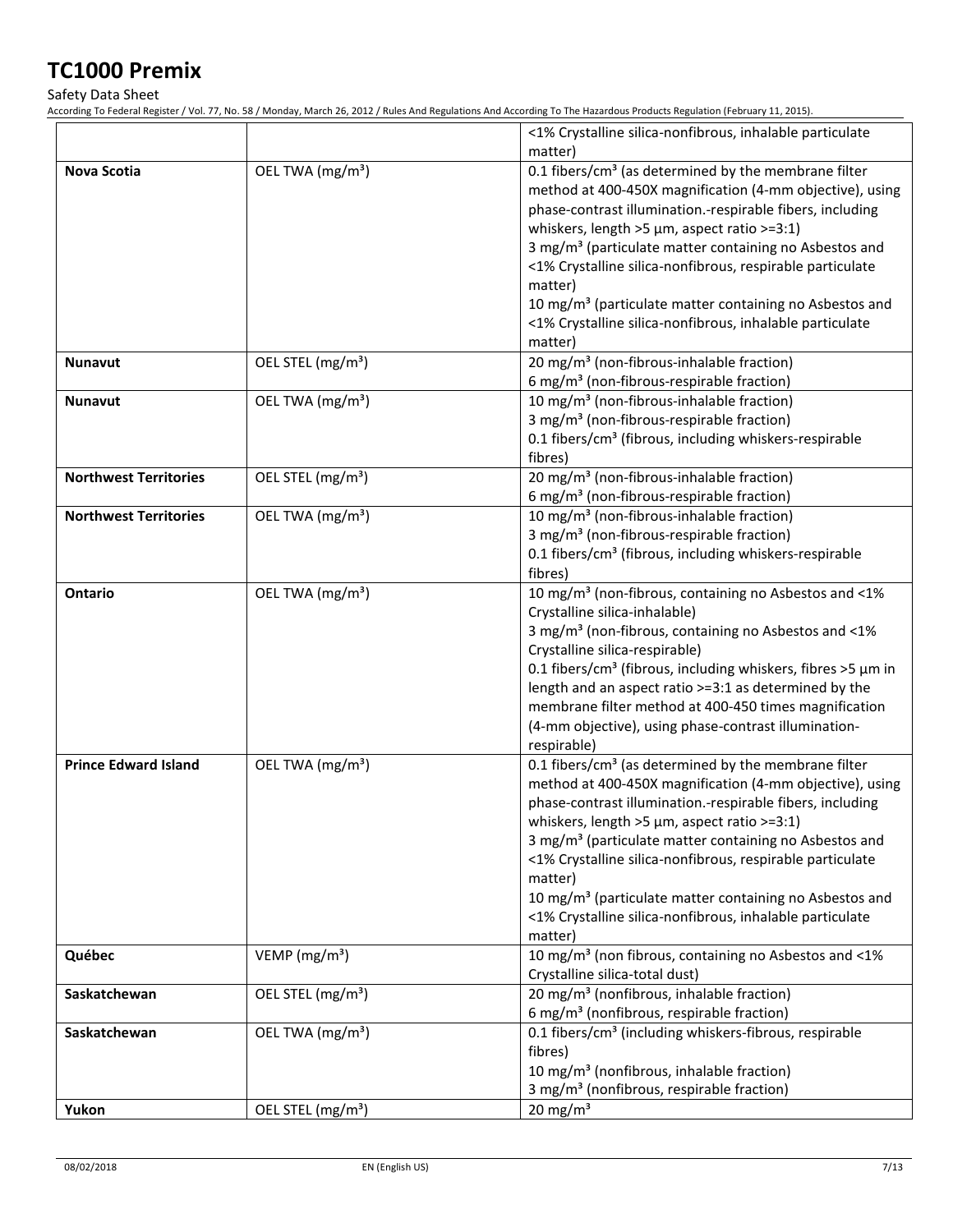Safety Data Sheet

According To Federal Register / Vol. 77, No. 58 / Monday, March 26, 2012 / Rules And Regulations And According To The Hazardous Products Regulation (February 11, 2015).

| Yukon                        | OEL TWA (mg/m <sup>3</sup> )         | 30 mppcf                                                            |
|------------------------------|--------------------------------------|---------------------------------------------------------------------|
|                              |                                      | $10 \text{ mg/m}^3$                                                 |
| Fumes, silica (69012-64-2)   |                                      |                                                                     |
| <b>Mexico</b>                | OEL TWA (mg/m <sup>3</sup> )         | 2 mg/m <sup>3</sup>                                                 |
|                              |                                      | 10 mg/m <sup>3</sup> (inhalable particulate)                        |
|                              |                                      | 3 mg/m <sup>3</sup> (respirable particulate)                        |
| <b>British Columbia</b>      | OEL TWA (mg/m <sup>3</sup> )         | $4$ mg/m <sup>3</sup> (total dust)                                  |
|                              |                                      | 1.5 mg/m <sup>3</sup> (respirable dust)                             |
| <b>New Brunswick</b>         | OEL TWA (mg/m <sup>3</sup> )         | 2 mg/m <sup>3</sup> (respirable fraction)                           |
| <b>Nunavut</b>               | OEL TWA (mg/m <sup>3</sup> )         | 2 mg/m <sup>3</sup> (respirable fraction)                           |
| <b>Northwest Territories</b> | OEL TWA (mg/m <sup>3</sup> )         | 2 mg/m <sup>3</sup> (respirable fraction)                           |
| <b>Ontario</b>               | OEL TWA (mg/m <sup>3</sup> )         | $2$ mg/m <sup>3</sup> (respirable)                                  |
| Québec                       | VEMP ( $mg/m3$ )                     | 2 mg/m <sup>3</sup> (containing no Asbestos and <1% Crystalline     |
|                              |                                      | silica-respirable dust)                                             |
| Saskatchewan                 | OEL TWA (mg/m <sup>3</sup> )         | 2 mg/m <sup>3</sup> (respirable fraction)                           |
| Limestone (1317-65-3)        |                                      |                                                                     |
| <b>Mexico</b>                | OEL TWA (mg/m <sup>3</sup> )         | $10 \text{ mg/m}^3$                                                 |
| <b>Mexico</b>                | OEL STEL (mg/m <sup>3</sup> )        | $20 \text{ mg/m}^3$                                                 |
| <b>USA OSHA</b>              | OSHA PEL (TWA) (mg/m <sup>3</sup> )  | 15 mg/m <sup>3</sup> (total dust)                                   |
|                              |                                      | 5 mg/m <sup>3</sup> (respirable fraction)                           |
| <b>USA NIOSH</b>             | NIOSH REL (TWA) (mg/m <sup>3</sup> ) | 10 mg/m <sup>3</sup> (total dust)                                   |
|                              |                                      | 5 mg/m <sup>3</sup> (respirable dust)                               |
| <b>Alberta</b>               | OEL TWA (mg/m <sup>3</sup> )         | $10 \text{ mg/m}^3$                                                 |
| <b>British Columbia</b>      | OEL STEL (mg/m <sup>3</sup> )        | $\overline{20}$ mg/m <sup>3</sup> (total dust)                      |
| <b>British Columbia</b>      | OEL TWA (mg/m <sup>3</sup> )         | 10 mg/m <sup>3</sup> (total dust)                                   |
|                              |                                      | 3 mg/m <sup>3</sup> (respirable fraction)                           |
| <b>New Brunswick</b>         | OEL TWA (mg/m <sup>3</sup> )         | 10 mg/m <sup>3</sup> (particulate matter containing no Asbestos and |
|                              |                                      | <1% Crystalline silica)                                             |
| <b>Nunavut</b>               | OEL STEL (mg/m <sup>3</sup> )        | 20 mg/m $3$                                                         |
| <b>Nunavut</b>               | OEL TWA (mg/m <sup>3</sup> )         | 10 mg/m $^3$                                                        |
| <b>Northwest Territories</b> | OEL STEL (mg/m <sup>3</sup> )        | $20 \text{ mg/m}^3$                                                 |
| <b>Northwest Territories</b> | OEL TWA (mg/m <sup>3</sup> )         | 10 mg/m $3$                                                         |
| Québec                       | VEMP ( $mg/m3$ )                     | 10 mg/m <sup>3</sup> (Limestone, containing no Asbestos and <1%     |
|                              |                                      | Crystalline silica-total dust)                                      |
| Saskatchewan                 | OEL STEL (mg/m <sup>3</sup> )        | $20 \text{ mg/m}^3$                                                 |
| Saskatchewan                 | OEL TWA (mg/m <sup>3</sup> )         | $10$ mg/m <sup>3</sup>                                              |
| Yukon                        | OEL STEL (mg/m <sup>3</sup> )        | $20 \text{ mg/m}^3$                                                 |
| Yukon                        | OEL TWA (mg/m <sup>3</sup> )         | 30 mppcf                                                            |
|                              |                                      | $10 \text{ mg/m}^3$                                                 |

# **8.2. Exposure Controls**

**Appropriate Engineering Controls:** Emergency eye wash fountains and safety showers should be available in the immediate vicinity of any potential exposure. Ensure adequate ventilation, especially in confined areas. Ensure all national/local regulations are observed.

**Personal Protective Equipment:** Gloves. Protective clothing. Protective goggles. Face shield. Insufficient ventilation: wear respiratory protection.



**Materials for Protective Clothing:** Chemically resistant materials and fabrics. Corrosion-proof clothing.

**Hand Protection:** Wear protective gloves.

**Eye and Face Protection:** Chemical safety goggles and face shield.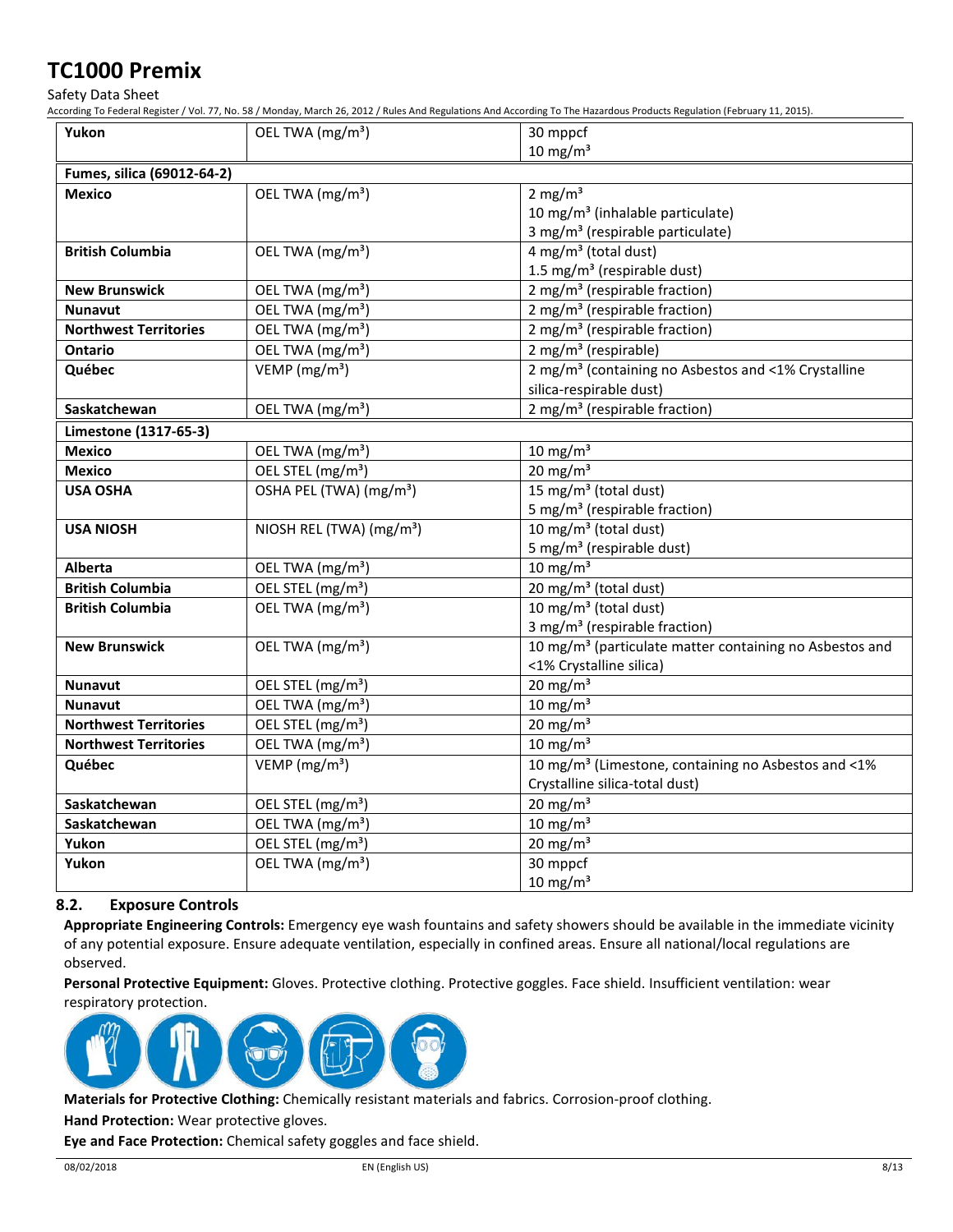Safety Data Sheet

According To Federal Register / Vol. 77, No. 58 / Monday, March 26, 2012 / Rules And Regulations And According To The Hazardous Products Regulation (February 11, 2015).

**Skin and Body Protection:** Wear suitable protective clothing.

**Respiratory Protection:** If exposure limits are exceeded or irritation is experienced, approved respiratory protection should be worn. In case of inadequate ventilation, oxygen deficient atmosphere, or where exposure levels are not known wear approved respiratory protection.

**Other Information:** When using, do not eat, drink or smoke.

# **SECTION 9: PHYSICAL AND CHEMICAL PROPERTIES**

# **9.1. Information on Basic Physical and Chemical Properties**

| フ・エ・<br><u>milumation un basic rinysical and chemical ribbelities</u> |                                           |  |  |  |
|-----------------------------------------------------------------------|-------------------------------------------|--|--|--|
| <b>Physical State</b>                                                 | Solid                                     |  |  |  |
| Appearance                                                            | Gray or White Powder                      |  |  |  |
| Odor                                                                  | Odorless                                  |  |  |  |
| <b>Odor Threshold</b>                                                 | Not available                             |  |  |  |
| рH                                                                    | 12 - 13 (In Water)                        |  |  |  |
| <b>Evaporation Rate</b>                                               | Not available                             |  |  |  |
| <b>Melting Point</b>                                                  | Not available                             |  |  |  |
| <b>Freezing Point</b>                                                 | Not available                             |  |  |  |
| <b>Boiling Point</b>                                                  | $>$ 1000 °C ( $>$ 1832 °F)                |  |  |  |
| <b>Flash Point</b>                                                    | Not available                             |  |  |  |
| <b>Auto-ignition Temperature</b>                                      | Not available                             |  |  |  |
| <b>Decomposition Temperature</b>                                      | Not available                             |  |  |  |
| Flammability (solid, gas)                                             | Not available                             |  |  |  |
| <b>Lower Flammable Limit</b>                                          | Not available                             |  |  |  |
| <b>Upper Flammable Limit</b>                                          | Not available                             |  |  |  |
| <b>Vapor Pressure</b>                                                 | Not available                             |  |  |  |
| <b>Relative Vapor Density at 20°C</b>                                 | Not available                             |  |  |  |
| <b>Relative Density</b>                                               | Not available                             |  |  |  |
| <b>Specific Gravity</b>                                               | $3.0 - 3.2$ (Water = 1)                   |  |  |  |
| Solubility                                                            | Water: Slightly Soluble: Water: 0.1 - 1 % |  |  |  |
| <b>Partition Coefficient: N-Octanol/Water</b>                         | Not available                             |  |  |  |
| <b>Viscosity</b>                                                      | Not available                             |  |  |  |

# **SECTION 10: STABILITY AND REACTIVITY**

**10.1. Reactivity:** May react exothermically with water releasing heat. Adding an acid to a base or base to an acid may cause a violent reaction.

**10.2. Chemical Stability:** Stable under recommended handling and storage conditions (see Section 7).

**10.3. Possibility of Hazardous Reactions:** Hazardous polymerization will not occur.

**10.4. Conditions to Avoid:** Incompatible materials.

**10.5. Incompatible Materials:** Acids, ammonium salts and aluminum metal. Cement dissolves in hydrofluoric acid, producing corrosive silicon tetrafluoride gas. Cement reacts with water to form silicates and calcium hydroxide. Silicates react with powerful oxidizers such as fluorine, boron trifluoride, chlorine trifluoride, manganese trifluoride, and oxygen difluoride.

**10.6. Hazardous Decomposition Products:** None expected under normal conditions of use.

# **SECTION 11: TOXICOLOGICAL INFORMATION**

**11.1. Information on Toxicological Effects - Product**

**Acute Toxicity (Oral):** Not classified

**Acute Toxicity (Dermal):** Not classified

**Acute Toxicity (Inhalation):** Not classified

**LD50 and LC50 Data:** Not available

**Skin Corrosion/Irritation:** Causes severe skin burns and eye damage.

**pH:** 12 - 13 (In Water)

**Eye Damage/Irritation:** Causes serious eye damage.

**pH:** 12 - 13 (In Water)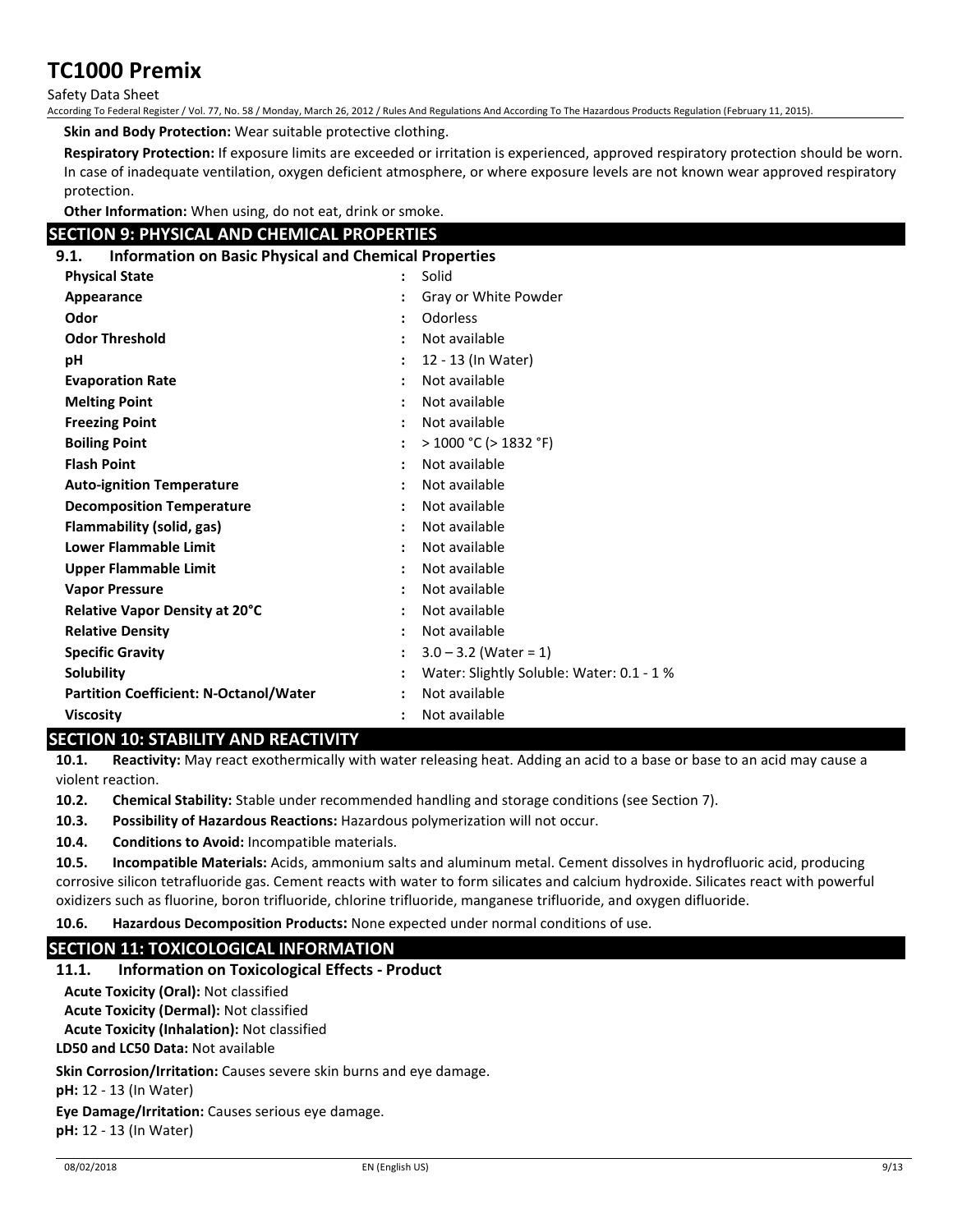Safety Data Sheet

According To Federal Register / Vol. 77, No. 58 / Monday, March 26, 2012 / Rules And Regulations And According To The Hazardous Products Regulation (February 11, 2015).

**Respiratory or Skin Sensitization:** May cause an allergic skin reaction.

**Germ Cell Mutagenicity:** Not classified

**Carcinogenicity:** May cause cancer.

**Specific Target Organ Toxicity (Repeated Exposure):** Causes damage to organs through prolonged or repeated exposure.

**Reproductive Toxicity:** Not classified

**Specific Target Organ Toxicity (Single Exposure):** May cause respiratory irritation.

### **Aspiration Hazard:** Not classified

**Symptoms/Injuries After Inhalation:** Irritation of the respiratory tract and the other mucous membranes. May be corrosive to the respiratory tract. The three types of silicosis include: 1) Simple chronic silicosis – which results from long-term exposure (more than 20 years) to low amounts of respirable crystalline silica. Nodules of chronic inflammation and scarring provoked by the respirable crystalline silica form in the lungs and chest lymph nodes. This disease may feature breathlessness and may resemble chronic obstructive pulmonary disease (COPD); 2) Accelerated silicosis – occurs after exposure to larger amounts of respirable crystalline silica over a shorter period of time (5-15 years); 3) Acute silicosis – results from short-term exposure to very large amounts of respirable crystalline silica. The lungs become very inflamed and may fill with fluid, causing severe shortness of breath and low blood oxygen levels. Inflammation, scarring, and symptoms progress faster in accelerated silicosis than in simple silicosis. Progressive massive fibrosis may occur in simple or accelerated silicosis, but is more common in the accelerated form. Progressive massive fibrosis results from severe scarring and leads to the destruction of normal lung structures.

**Symptoms/Injuries After Skin Contact:** Causes severe irritation which will progress to chemical burns. May cause an allergic skin reaction. Concrete may cause dry skin, discomfort, irritation, severe burns, and dermatitis. Unhardened concrete is capable of causing dermatitis by irritation and allergy. Concrete dust, in association with sweat and friction, can lead to skin irritation and dermatitis. Skin affected by dermatitis may include symptoms such as, redness, itching, rash, scaling, and cracking. Allergic contact dermatitis is caused by sensitization to hexavalent chromium (chromate) present in concrete. The reaction can range from a mild rash to severe skin ulcers.

**Symptoms/Injuries After Eye Contact:** Causes permanent damage to the cornea, iris, or conjunctiva. Concrete may cause immediate or delayed irritation or inflammation. Eye contact with wet concrete can cause moderate eye irritation, chemical burns and blindness. Eye exposures require immediate first aid and medical attention to prevent significant damage to the eye.

**Symptoms/Injuries After Ingestion:** May cause burns or irritation of the linings of the mouth, throat, and gastrointestinal tract. **Chronic Symptoms:** May cause cancer. Causes damage to organs through prolonged or repeated exposure.

### **11.2. Information on Toxicological Effects - Ingredient(s)**

**LD50 and LC50 Data:**

| Quartz (14808-60-7)                              |                                               |
|--------------------------------------------------|-----------------------------------------------|
| <b>LD50 Oral Rat</b>                             | $>$ 5000 mg/kg                                |
| <b>LD50 Dermal Rat</b>                           | $>$ 5000 mg/kg                                |
| Quartz (14808-60-7)                              |                                               |
| <b>IARC Group</b>                                |                                               |
| <b>National Toxicology Program (NTP) Status</b>  | Known Human Carcinogens.                      |
| <b>OSHA Hazard Communication Carcinogen List</b> | In OSHA Hazard Communication Carcinogen list. |
| Silicon carbide (409-21-2)                       |                                               |
| <b>IARC Group</b>                                | 2A                                            |
| <b>OSHA Hazard Communication Carcinogen List</b> | In OSHA Hazard Communication Carcinogen list. |

# **SECTION 12: ECOLOGICAL INFORMATION**

### **12.1. Toxicity**

**Ecology - General:** Not classified.

#### **12.2. Persistence and Degradability**

| TC1000 Premix                             |                  |
|-------------------------------------------|------------------|
| <b>Persistence and Degradability</b>      | Not established. |
| 12.3.<br><b>Bioaccumulative Potential</b> |                  |
| TC1000 Premix                             |                  |
| <b>Bioaccumulative Potential</b>          | Not established. |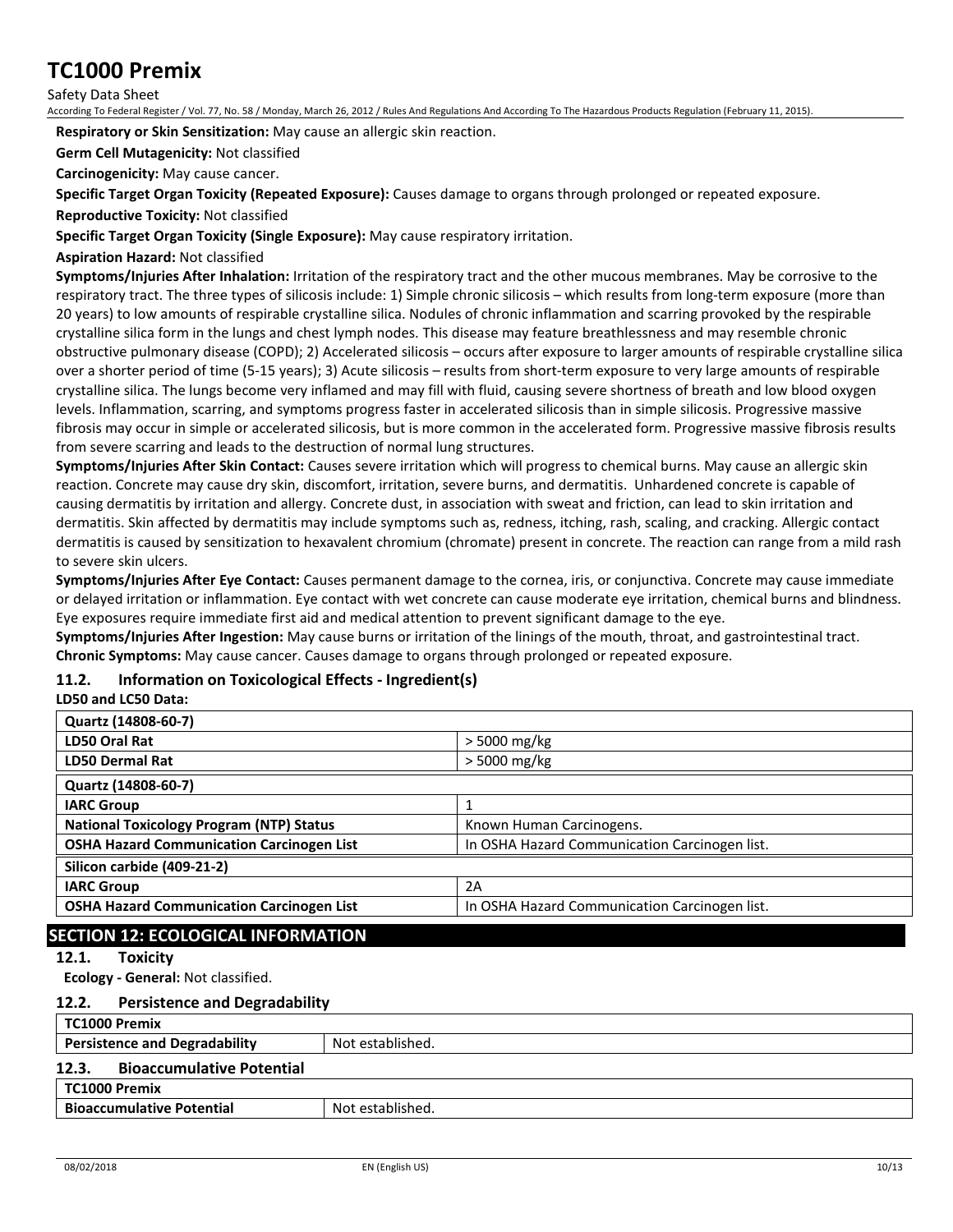Safety Data Sheet

According To Federal Register / Vol. 77, No. 58 / Monday, March 26, 2012 / Rules And Regulations And According To The Hazardous Products Regulation (February 11, 2015).

#### **12.4. Mobility in Soil**

Not available

#### **12.5. Other Adverse Effects**

**Other Information:** Avoid release to the environment.

### **SECTION 13: DISPOSAL CONSIDERATIONS**

### **13.1. Waste treatment methods**

**Waste Disposal Recommendations:** Dispose of waste material in accordance with all local, regional, national, provincial, territorial and international regulations.

**Additional Information:** Container may remain hazardous when empty. Continue to observe all precautions.

**Ecology - Waste Materials:** Avoid release to the environment.

### **SECTION 14: TRANSPORT INFORMATION**

The shipping description(s) stated herein were prepared in accordance with certain assumptions at the time the SDS was authored, and can vary based on a number of variables that may or may not have been known at the time the SDS was issued.

14.1. In Accordance with DOT Not regulated for transport

- **14.2. In Accordance with IMDG** Not regulated for transport
- 14.3. In Accordance with IATA Not regulated for transport

14.4. In Accordance with TDG Not regulated for transport

# **SECTION 15: REGULATORY INFORMATION**

**15.1. US Federal Regulations**

| TC1000 Premix                              |                                                                    |
|--------------------------------------------|--------------------------------------------------------------------|
| <b>SARA Section 311/312 Hazard Classes</b> | Health hazard - Serious eye damage or eye irritation               |
|                                            | Health hazard - Specific target organ toxicity (single or repeated |
|                                            | exposure)                                                          |
|                                            | Health hazard - Skin corrosion or Irritation                       |
|                                            | Health hazard - Carcinogenicity                                    |
|                                            | Physical hazard - Combustible dust                                 |

**Cement, portland, chemicals (65997-15-1)**

Listed on the United States TSCA (Toxic Substances Control Act) inventory

#### **Quartz (14808-60-7)**

Listed on the United States TSCA (Toxic Substances Control Act) inventory

#### **Silicon carbide (409-21-2)**

Listed on the United States TSCA (Toxic Substances Control Act) inventory

#### **Fumes, silica (69012-64-2)**

Listed on the United States TSCA (Toxic Substances Control Act) inventory

#### **Limestone (1317-65-3)**

Listed on the United States TSCA (Toxic Substances Control Act) inventory

### **15.2. US State Regulations**

| Quartz (14808-60-7)                                        |                                                                |  |
|------------------------------------------------------------|----------------------------------------------------------------|--|
| U.S. - California - Proposition 65 - Carcinogens List      | WARNING: This product contains chemicals known to the State of |  |
|                                                            | California to cause cancer.                                    |  |
| Cement, portland, chemicals (65997-15-1)                   |                                                                |  |
| U.S. - Massachusetts - Right To Know List                  |                                                                |  |
| U.S. - New Jersey - Right to Know Hazardous Substance List |                                                                |  |
| U.S. - Pennsylvania - RTK (Right to Know) List             |                                                                |  |
| Quartz (14808-60-7)                                        |                                                                |  |
| U.S. - Massachusetts - Right To Know List                  |                                                                |  |
| U.S. - New Jersey - Right to Know Hazardous Substance List |                                                                |  |
| U.S. - Pennsylvania - RTK (Right to Know) List             |                                                                |  |
| Silicon carbide (409-21-2)                                 |                                                                |  |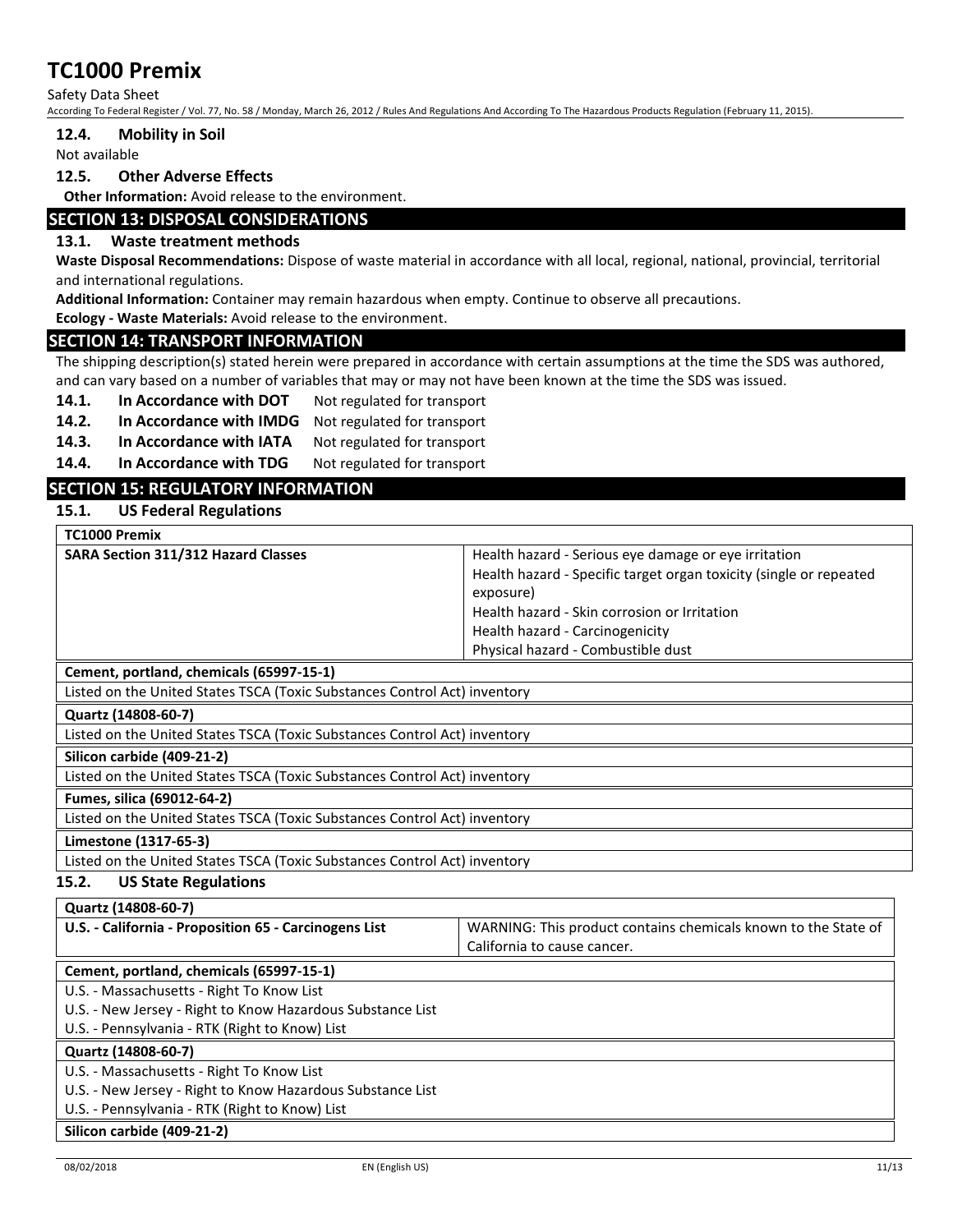Safety Data Sheet

According To Federal Register / Vol. 77, No. 58 / Monday, March 26, 2012 / Rules And Regulations And According To The Hazardous Products Regulation (February 11, 2015).

- U.S. Massachusetts Right To Know List
- U.S. New Jersey Right to Know Hazardous Substance List
- U.S. Pennsylvania RTK (Right to Know) List

### **Fumes, silica (69012-64-2)**

U.S. - Massachusetts - Right To Know List

U.S. - New Jersey - Right to Know Hazardous Substance List

### **Limestone (1317-65-3)**

U.S. - Massachusetts - Right To Know List

U.S. - New Jersey - Right to Know Hazardous Substance List

U.S. - Pennsylvania - RTK (Right to Know) List

### **15.3. Canadian Regulations**

**Cement, portland, chemicals (65997-15-1)**

Listed on the Canadian DSL (Domestic Substances List)

### **Quartz (14808-60-7)**

Listed on the Canadian DSL (Domestic Substances List)

**Silicon carbide (409-21-2)**

Listed on the Canadian DSL (Domestic Substances List)

**Fumes, silica (69012-64-2)**

Listed on the Canadian DSL (Domestic Substances List)

**Limestone (1317-65-3)**

Listed on the Canadian NDSL (Non-Domestic Substances List)

### **SECTION 16: OTHER INFORMATION, INCLUDING DATE OF PREPARATION OR LAST REVISION**

- **Date of Preparation or Latest Revision :** 08/02/2018
	-

**Other Information 1998 :** This document has been prepared in accordance with the SDS requirements of the OSHA Hazard Communication Standard 29 CFR 1910.1200 and Canada's Hazardous Products Regulations (HPR) SOR/2015-17.

#### **GHS Full Text Phrases:**

| Carc. 1A      | Carcinogenicity Category 1A                                    |
|---------------|----------------------------------------------------------------|
| Carc. 1B      | Carcinogenicity Category 1B                                    |
| Comb. Dust    | Combustible Dust                                               |
| Eye Dam. 1    | Serious eye damage/eye irritation Category 1                   |
| Skin Corr. 1C | Skin corrosion/irritation Category 1C                          |
| Skin Irrit. 2 | Skin corrosion/irritation Category 2                           |
| Skin Sens. 1  | Skin sensitization, Category 1                                 |
| STOT RE 1     | Specific target organ toxicity (repeated exposure) Category 1  |
| STOT SE 3     | Specific target organ toxicity (single exposure) Category 3    |
| H314          | Causes severe skin burns and eye damage                        |
| H315          | Causes skin irritation                                         |
| H317          | May cause an allergic skin reaction                            |
| H318          | Causes serious eye damage                                      |
| H335          | May cause respiratory irritation                               |
| H350          | May cause cancer                                               |
| H372          | Causes damage to organs through prolonged or repeated exposure |
|               |                                                                |